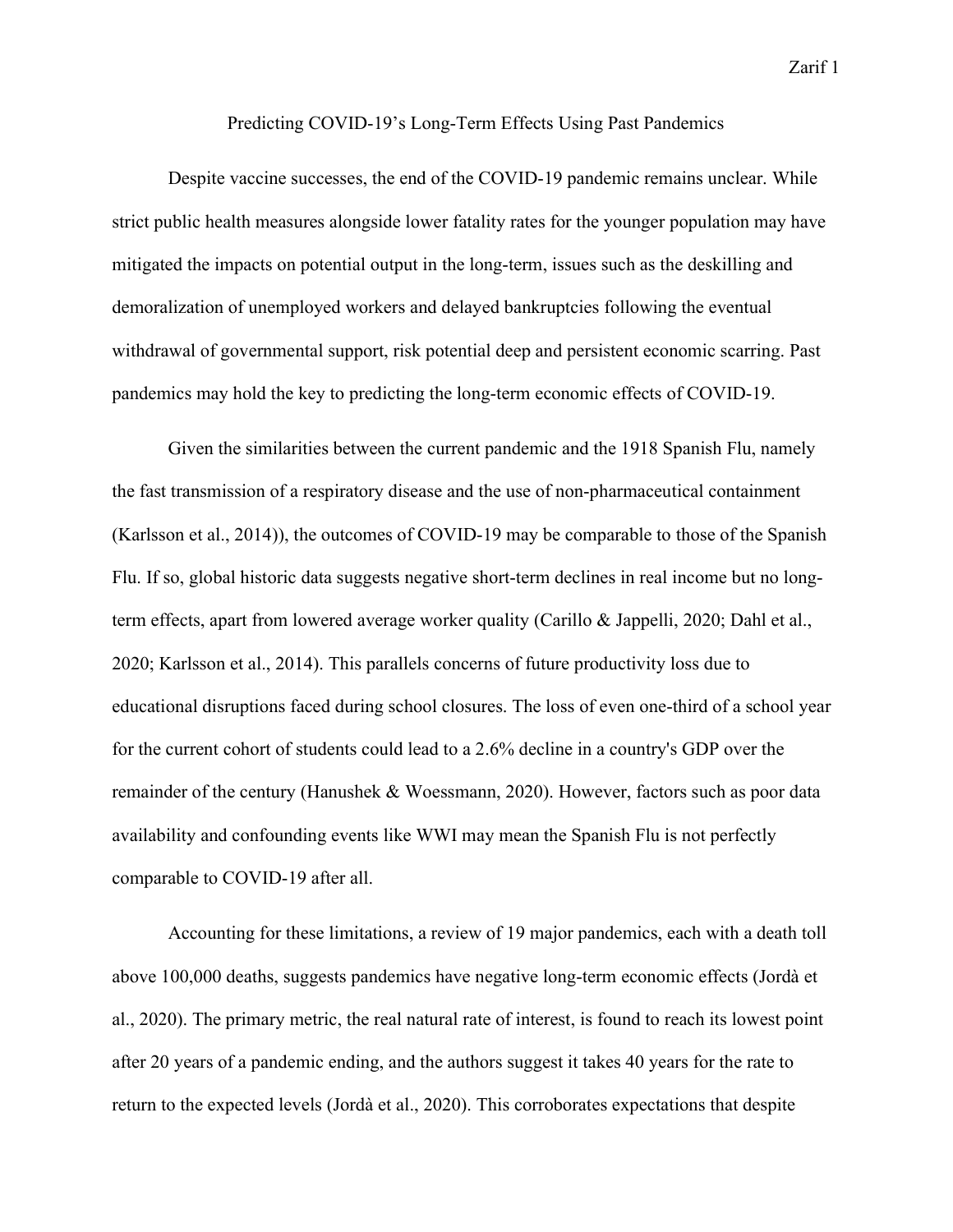savings increasing globally, the economic uncertainty dampens investment appetite (Dossche & Zlaranos, 2020). COVID-19 may also cause a scarring of beliefs, whereby people over-estimate the odds of another globally-devasting pandemic and therefore become more risk-averse. This could lead to a potential output loss of 188% of annual GDP by 2060 in America alone (Kozlowski et al., 2020). The depressed investment would limit capital accumulation and thus complementary labor demand, resulting in negative implications for per capita income.

Debt sustainability is another area of concern. Countries incapable of servicing their debt, in particular emerging economies, where interest rates may increase more rapidly due to creditors' default concerns (Chudik et al., 2020), are at risk of significant long-term falls in investment. This may permanently reduce potential output. The predicted decline may, however, be attenuated if the death toll is relatively small, as predicted for this pandemic with the infection fatality rate (probability of death following an infection) standing at only  $0.2 - 0.5\%$  (Ioannidis, 2021; Jordà et al., 2020; Streeck et al., 2020). To counter, aggressive fiscal expansionary policy may boost public debt and exert upward pressure on the natural interest rate, thereby decreasing the national savings rate.

On the other hand, some studies suggest that a pandemic may be associated with positive long-term economic growth. Based on US 1918 Spanish Flu data, contrarian studies have suggested that there may be up to a 0.65% increase in real per capita income per extra death per thousand (Brainerd & Siegler, 2003). While these studies are rigorous and account for confounders such as composition of output, their conclusions are still limited by the unreliability of historical forecasts and country-specific factors. Nonetheless, they highlight that empirical analyses do not solely suggest long-term negative effects arising from COVID-19.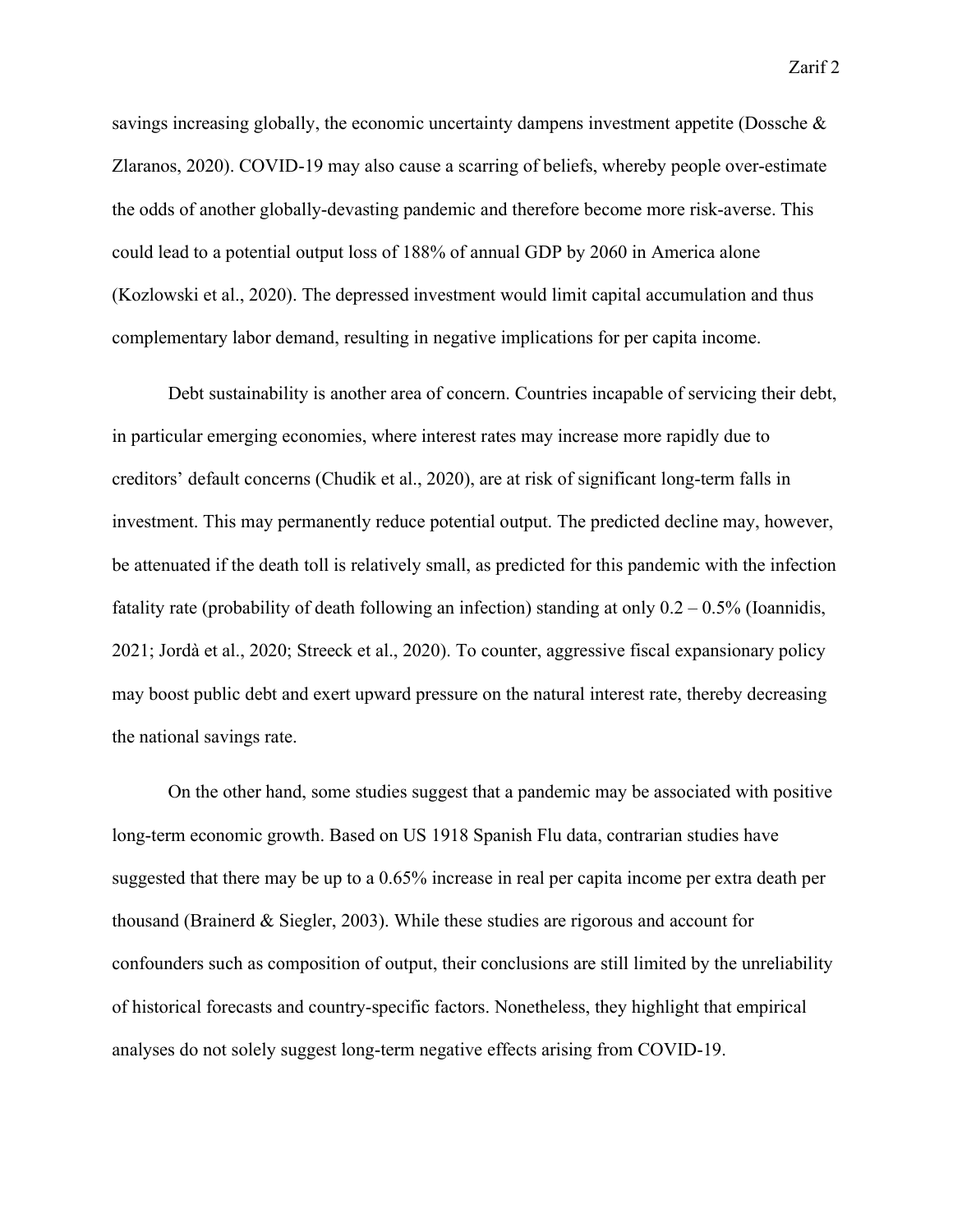There are conflicting predictions of COVID-19's long-term effects; however, such a fundamental shock is unlikely to have limited or no effects.

In the short run, a robust global public health response with a comprehensive international vaccine rollout is critical. Global vaccination inequity increases the likelihood of vaccine-resistant mutants arising. Vaccine nationalism must not be allowed to be a precursor to deglobalization pressures.

COVID is here to stay. Therefore, we must achieve morally-acceptable infection rates, in line with other common infectious diseases (e.g., influenza), while limiting long-term economic uncertainty and costs. Multi-faceted demand-side, supply-side and confidence-restoring policies are required. This will only be possible with the global coordination of macroeconomic policies alongside support from supranational institutions (e.g., the World Bank) to address issues such as the financing of debt burdens of developing economies to ensure no one is left behind.

The COVID-19 pandemic has been termed the 'Great Reset,' as it presents an opportunity today to rebuild society in an innovative, equitable and sustainable manner. Failure to leverage this opportunity may fundamentally change the course of human prosperity for the worse.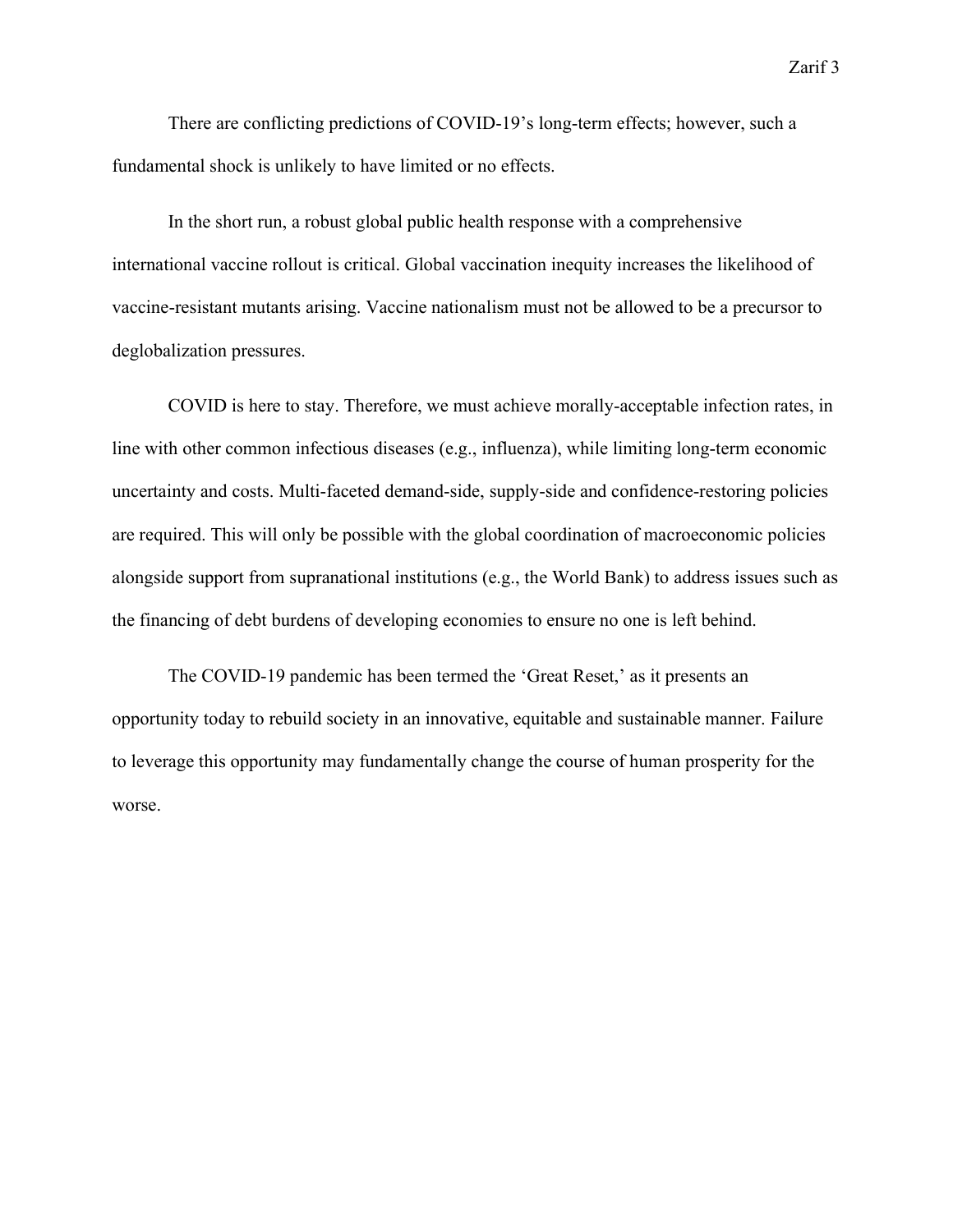## **References**

- Armstrong, G. L., Conn, L. A., & Pinner, R. W. (1999). Trends in infectious disease mortality in the United States during the 20th century. Journal of the American Medical Association, 281(1), 61–66. https://doi.org/10.1001/jama.281.1.61
- Brainerd, E., & Siegler, M. v. (2003). The Economic Effects of the 1918 Influenza Epidemic. CEPR Discussion Paper. www.cepr.org/pubs/new-dps/dplist.asp?authorid=158624

Carillo, M. F., & Jappelli, T. (2020). Evidence from the Great Influenza in Italy.

- Chudik, A., Mohaddes, K., Hashem, M., Raissi, P. M., Rebucci, A., Pesaran, M. H., & Raissi, M. (2020). A Counterfactual Economic Analysis of Covid-19 Using a Threshold Augmented Multi-Country Model. http://www.nber.org/papers/w27855
- Dahl, C. M., Hansen, C. W., & Jensen, P. S. (2020). The 1918 epidemic and a V-shaped recession: Evidence from municipal income data. In Covid Economics (Vol. 6).
- Dossche, M., & Zlaranos, S. (2020). COVID-19 and the increase in household savings: precautionary or forced? In Economic Bulletin (6th ed., pp. 65-7-).
- Hanushek, E. A., & Woessmann, L. (2020). The Economic Impacts of Learning Losses.
- Ioannidis, J. P. A. (2021). Infection fatality rate of COVID-19 inferred from seroprevalence data. Bulletin of the World Health Organization, 99(1), 19-33F. https://doi.org/10.2471/BLT.20.265892
- Jordà, Ò., Singh, S. R., & Taylor, A. M. (2020). Longer-run Economic Consequences of Pandemics. https://www.cdc.gov/flu/pandemic-resources/1918-pandemic-h1n1.html